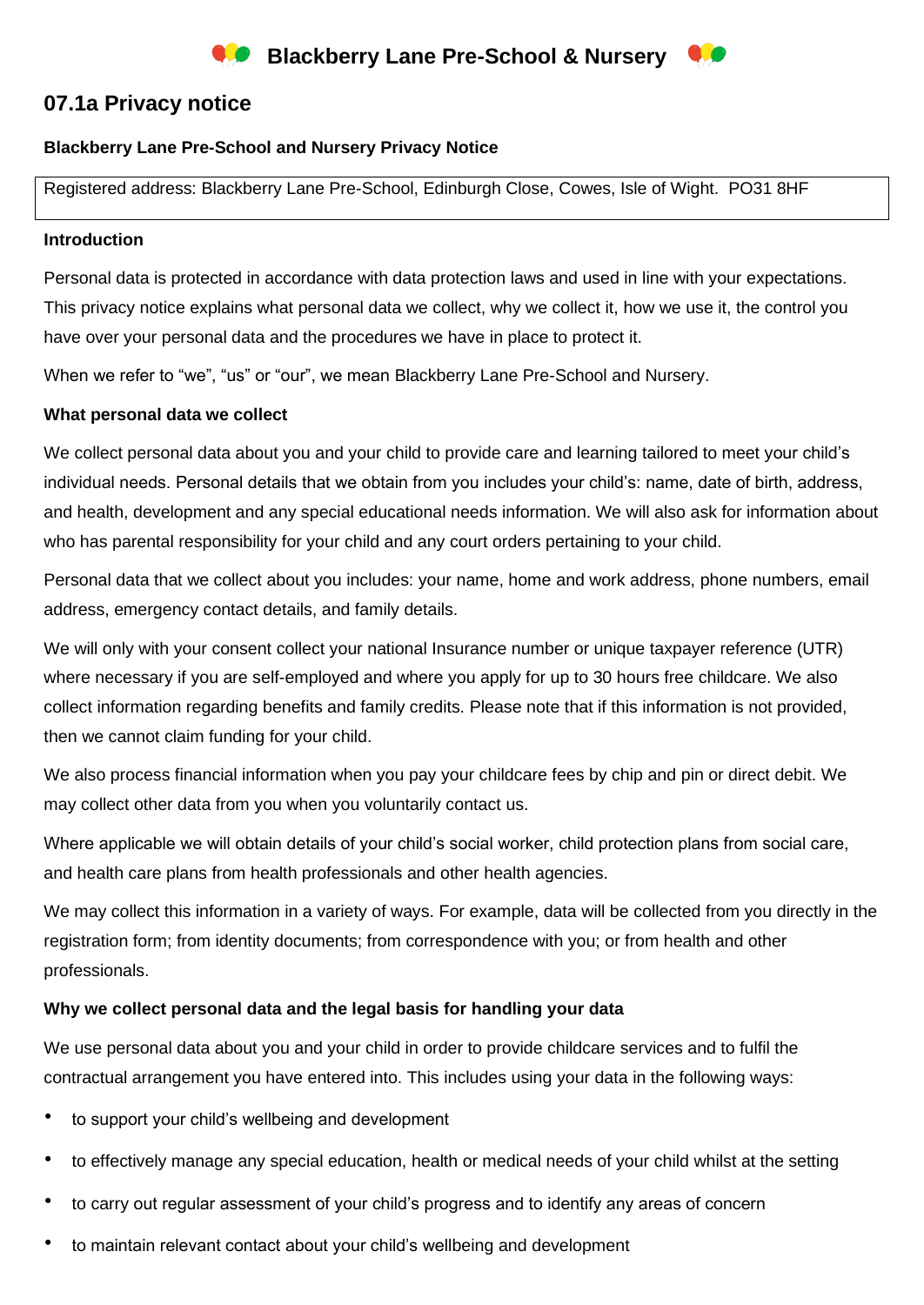- to contact you in the case of an emergency
- to process your claim for free childcare, if applicable
- to enable us to respond to any questions you ask
- to keep you updated about information which forms part of your contract with us
- to notify you of service changes or issues
- to send you our e-newsletter, if you have subscribed to it

#### **With your consent, we would also like to:**

- collect your child's ethnicity and religion data for monitoring purposes
- record your child's activities for their individual learning journal (this will often include photographs and videos of children during play)
- sign you up for our free parent e-newsletter which provides resources and useful information for parents
- transfer your child's records to the receiving school when s/he transfers

If we wish to use any images of your child for training, publicity or marketing purposes we will seek your written consent for each image we wish to use. You are able to withdraw your consent at any time, for images being taken of your child and/or for the transfer of records to the receiving school, by confirming so in writing to the setting. You can also unsubscribe from receiving our parent e-newsletter by notifying the setting.

We have a legal obligation to process safeguarding related data about your child should we have concerns about her/his welfare.

#### **Who we share your data with**

As a registered childcare provider in order to deliver childcare services it is necessary for us to share data about you and/or your child with the following categories of recipients:

- Ofsted, when there has been a complaint about the childcare service or during an inspection
- banking services in order to process chip and pin and/or direct debit payments
- the local authority, if you claim up to 30 hours free child care
- the governments eligibility checker as above, if applicable
- our insurance underwriter, where applicable
- our setting software management provider i.e. Famly

#### **We will also share your data:**

- if we are legally required to do so, for example, by a law enforcement agency, court
- to enforce or apply the terms and conditions of your contract with us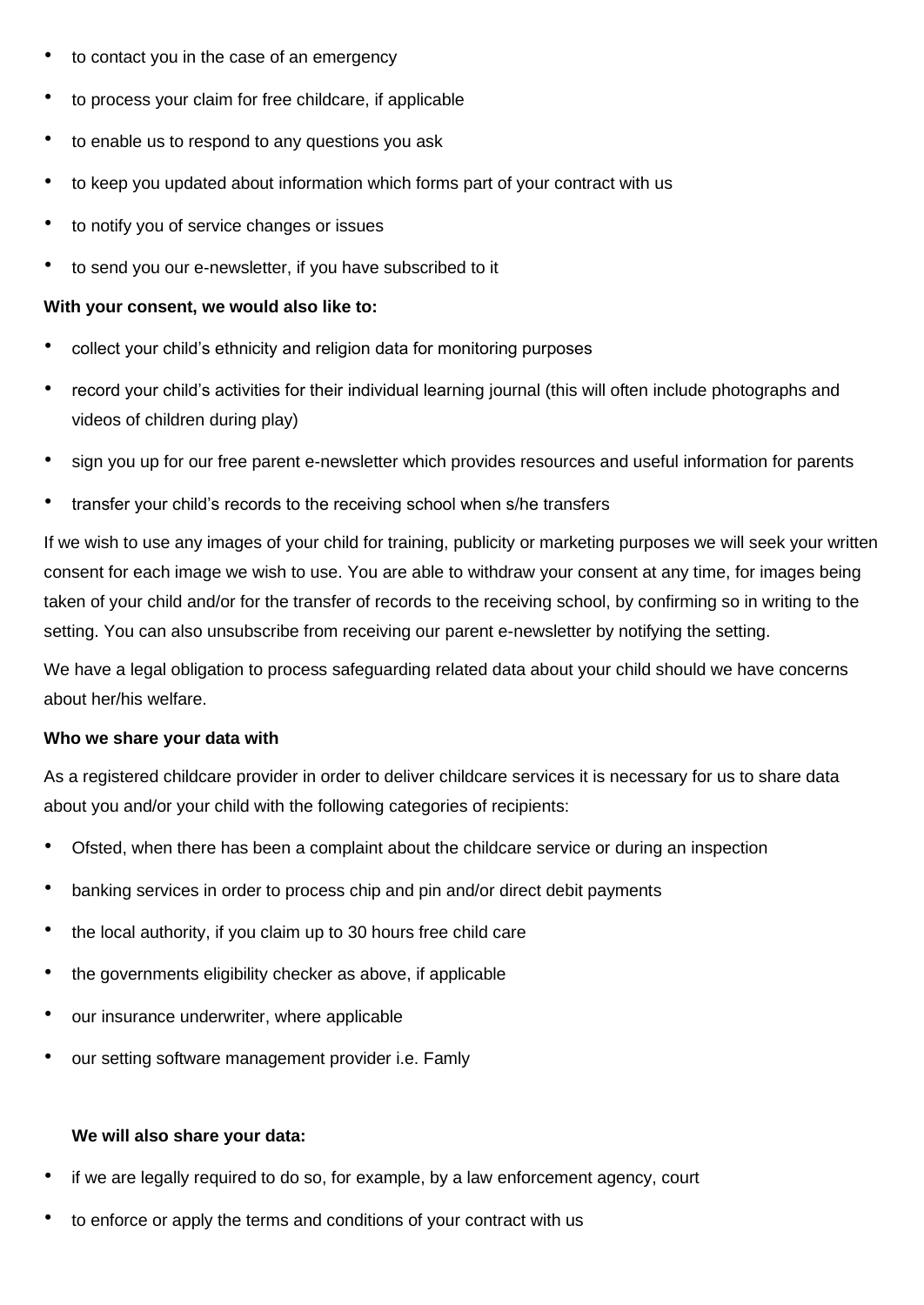- to protect your child and other children; for example, by sharing information with medical services, social services or the police
- if it is necessary to protect our rights, property or safety or to protect the rights, property or safety of others
- with the school that your child will be attending, when s/he transfers, if applicable
- if we transfer the management of the setting out or take over any other organisation or part of it, in which case we may disclose your personal data to the prospective seller or buyer so that they may continue using it in the same way

Our nursery management and communication software provider may be able to access your personal data when carrying out maintenance task and software updates on our behalf. However, we have a written agreement in place which place this company under a duty of confidentiality.

We will never share your data with any organisation to use for their own purposes.

#### **How do we protect your data?**

We take the security of your personal data seriously. We have internal policies and strict controls in place to try to ensure that your data is not lost, accidentally destroyed, misused or disclosed and to prevent unauthorised access.

Where we engage third parties to process personal data on our behalf, they are under a duty of confidentiality and are obliged to implement appropriate technical and organisational measures to ensure the security of data.

#### **Where do we store your data?**

All data you provide to us is stored on secure computers or servers located within the UK or European Economic Area. We may also store paper records in locked filing cabinets.

Our third party data processors will also store your data on secure servers which may be situated inside or outside the European Economic Area. They may also store data in paper files.

#### **How long do we retain your data?**

We retain your data in line with our retention policy a summary is below:

- You and your child's data, including registers are retained 3 years after your child no longer uses the setting, or until our next Ofsted inspection after your child leaves our setting.
- Medication records and accident records are kept for longer according to legal requirements.
- Learning journeys are maintained by the setting and available at your request when your child leaves. Records are kept and archived in line with our data retention policy.
- In some cases (child protection or other support service referrals), we may need to keep your data longer, only if it is necessary in order to comply with legal requirements. We will only keep your data for as long as is necessary to fulfil the purposes it was collected for and in line with data protection laws.

## **Your rights with respect to your data**